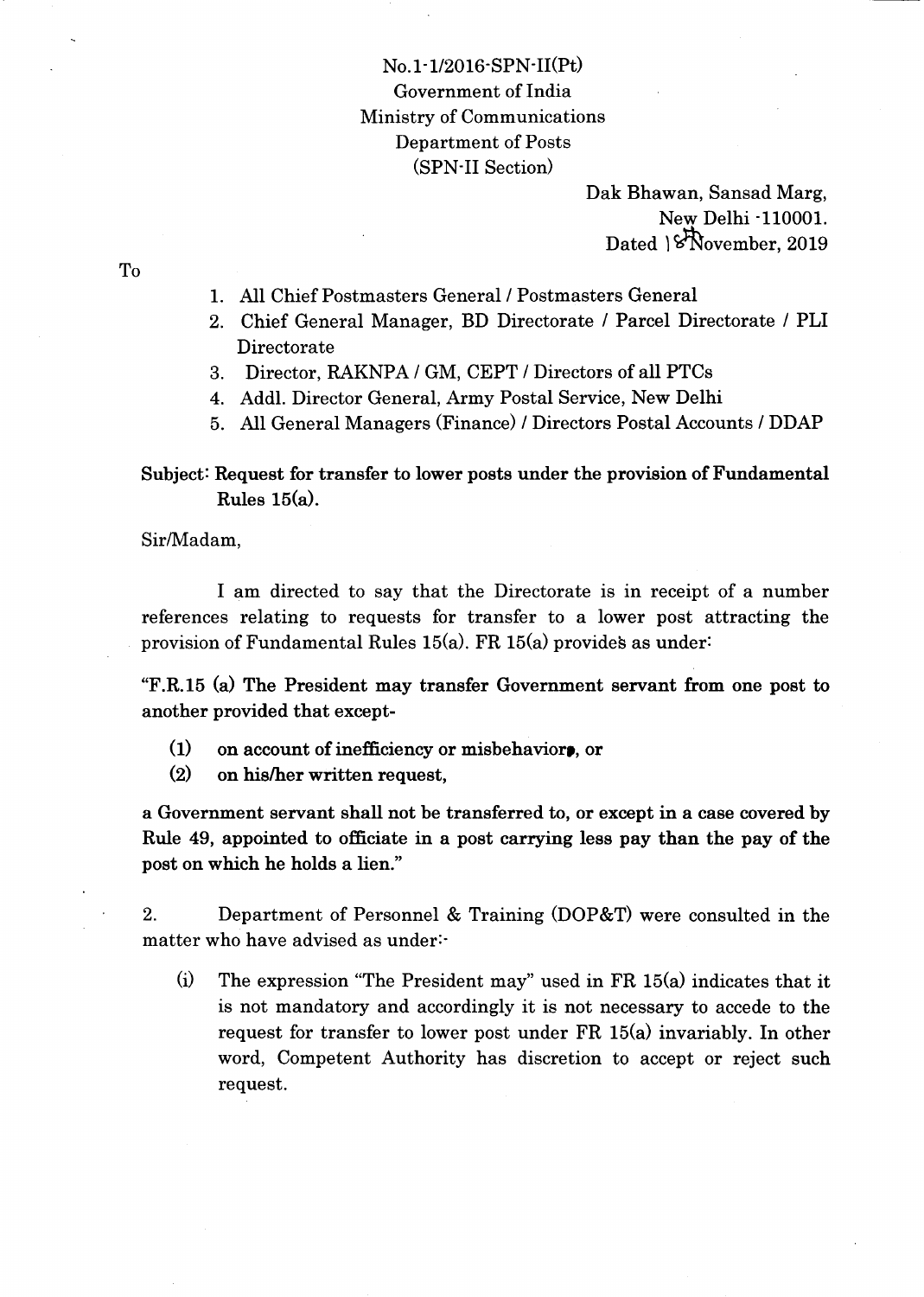- (ii) On combined reading of the provisions of FR 15(a) and FR  $22(I)(a)(3)$ , the transfer under  $FR 15(a)$  on own written request of the employee from a post carrying higher pay scale to a post carrying lower pay scale and subsequently pay protection benefit on such transfer may only be allowed in the cases where the employee holds a lien on the post carrying higher pay scale before his transfer to a post carrying lower pay scale.
- (iii) If written request is made by employee under FR  $15(a)$ , the same may be treated as transfer under  $FR 15(a)$  and accordingly protection of pay may also be considered subject to fulfillment of condition given above.

3. DOP&T's OM No.  $28020/1/2010 \cdot \text{Est}(C)$  dated 17.08.2016 provides followings guidelines on lien:-

 $3.1.1$  Lien is defined in FR  $9(13)$ . It represents the right of a Government employee to hold a regular post, whether permanent or temporary, either immediately or on the termination of the period of absence. The benefit of having a lien in a post/service/cadre is enjoyed by all employees who are confirmed in the post/service/cadre of entry or who have been promoted to a higher post, declared as having completed the probation where it is prescribed. It is also available to those who have been promoted on regular basis to a higher post where no probation is prescribed under the rules, as the case may be.

4. On the basis of above guidelines, illustration of a few scenarios are given below:

Illustration I: A Postal Assistant after completion of requisite length of service has been promoted to LSG post. After working sometime, the official makes a request for transfer to lower post i.e. Postal Assistant. In this case, lien of the offrcial will be in LSG post and competent authority may take a decision.

Illustration II: A LSG official after completion of requisite length of service has been promoted to HSG<sup>-</sup>II. After working sometime, the official makes a request for transfer to lower post i.e. LSG. In this case, HSG'II grade is Group 'B' post whereas LSG is Group 'C' posts. If the official has completed probation period in HSG-II post as prescribed, then his/her lien will be in HSG-II post. Accordingly competent authority may take a decision.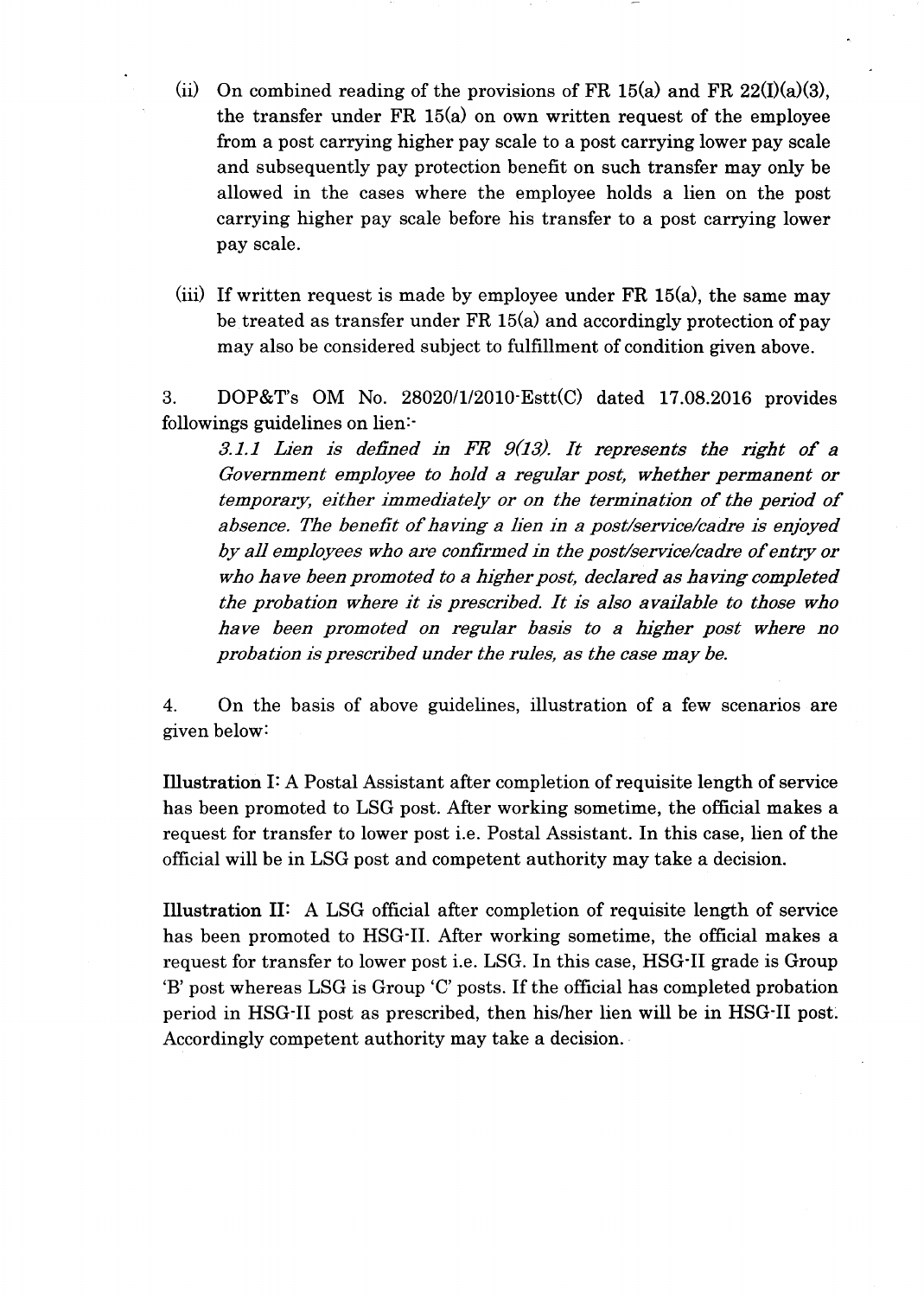Illustration III: A Postal Assistant has passed LDCE of Inspector Posts (IP) and after working a short period makes a request for transfer to lower post. In this case, IP grade is Group 'B'post whereas PA is Group'C'. If the official has not completed probation period as prescribed for IP post and competent authority has decided to accept the official request for transfer to PA post, then protection of pay will not be governed in accordance with DOP&T OM No.12l1/2016'Estt (Pay'I) dated 31.03.2017. The pay wiII be fixed at the stage at which he would have drawn the same had he not been promoted as IP but continued to work as PA.

Illustration fV: A Postal Assistant has passed LDCE of Inspector Posts (IP). After working sometime, the official makes a request for transfer to lower post i.e. PA. In this case, IP grade is Group 'B'posts whereas PA is Group 'C'posts. If the official has completed probation period prescribed for IP posts, then his/her lien will be in IP post. Then, competent authority may take a decision.

5. Department of Personnel & Training's O.M. No.12/1/2016 Estt (Pay-I) dated 31.03.2017 provides that pay fixation in respect of a Government Servant transferred to a lower post under  $FR$  15 (a) on his/her own request shall be made in the following manner:

"fn case of transfer to a lower Level of post in the Pay Matrix under FR  $15(a)$  on his/her own request w.e.f. 1.1.2016, the pay of the Government Servant holding a post on regular basis will be fixed in the revised pay structure at the stage equal to the pay drawn by him/her in the higher Level of post held regularly. If no such stage is available, the pay wiII be fixed at the stage next below in the lower Level with respect to the pay drawn by him/her in the higher Level of post held regularly and the difference in the pay may be granted as personal pay to be absorbed in future Increment(s). If maximum of the vertical range of pay progression at the lower Level in which he/she is appointed, happens to be less than the pay drawn by him/her in the higher Level, his/her pay may be restricted to that maximum under FR  $22(I)(a)(3)$ ".

6. Seniority of an official on transfer to a lower post on own request under the provision of FR  $15(a)$  shall be regulated as per OM No. 20011/1/2008-Estt(D) dated 10.11.2010 of DOP&T.

7. Under FR 15, Power has been delegated to Head of Department to transfer a Government servant from one post to another. As per the schedule -II of Financial Power issued by Department of Posts, Chief Postmaster General is the Head of the Department for matter relating to postal circles. FR 15(a) may be invoked in accordance with provision as described in para  $2(i)$  above.